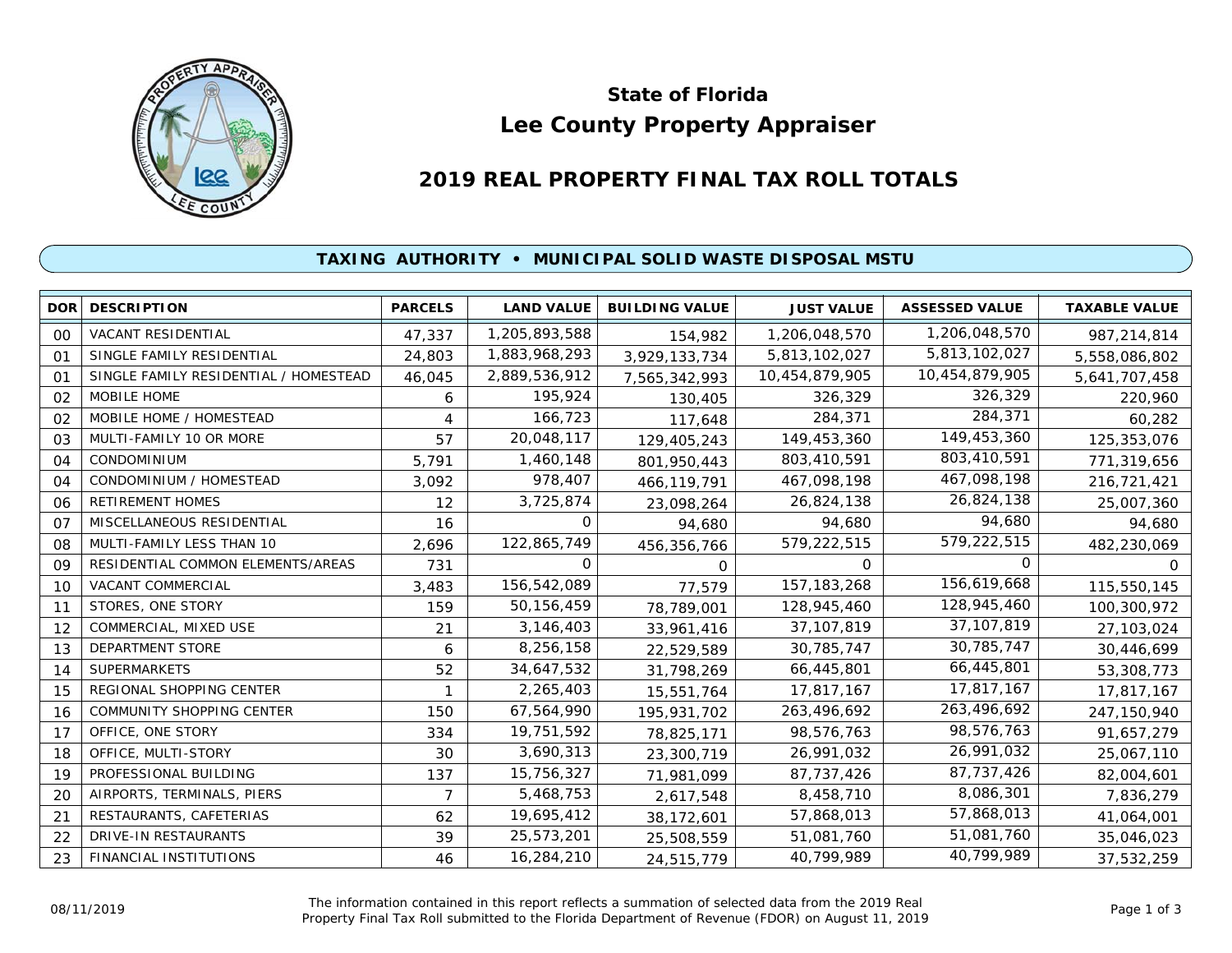### **TAXING AUTHORITY • MUNICIPAL SOLID WASTE DISPOSAL MSTU**

| DOR <sup>1</sup> | <b>DESCRIPTION</b>                    | <b>PARCELS</b> | <b>LAND VALUE</b> | <b>BUILDING VALUE</b> | <b>JUST VALUE</b> | <b>ASSESSED VALUE</b> | <b>TAXABLE VALUE</b> |
|------------------|---------------------------------------|----------------|-------------------|-----------------------|-------------------|-----------------------|----------------------|
| 24               | INSURANCE COMPANY OFFICES             | $\overline{7}$ | 331,569           | 1,188,671             | 1,520,240         | 1,520,240             | 1,480,612            |
| 25               | REPAIR SERVICE SHOPS                  | 4              | 119,867           | 491.941               | 611,808           | 611,808               | 586,544              |
| 26               | SERVICE STATIONS                      | 19             | 5,837,838         | 7,607,495             | 13,445,333        | 13,445,333            | 10,643,512           |
| 27               | AUTO SALES, REPAIR, ETC               | 79             | 13,215,341        | 20,088,039            | 33,303,380        | 33,303,380            | 31,895,656           |
| 28               | PARKING LOTS, MH PARKS, ETC           | 23             | 2,960,571         | 885,629               | 3,846,200         | 3,846,200             | 3,498,207            |
| 32               | ENCLOSED THEATER/AUDITORIUM           | 5              | 628,357           | 1,916,419             | 2,544,776         | 2,544,776             | 2,541,604            |
| 33               | NIGHT CLUBS, LOUNGES, BARS            | 12             | 513,147           | 3,001,144             | 3,514,291         | 3,514,291             | 3,340,041            |
| 34               | BOWLING ALLEYS, RINKS, ARENAS         | $\overline{2}$ | 856,396           | 1,952,370             | 2,808,766         | 2,808,766             | 2,792,165            |
| 35               | <b>TOURIST ATTRACTIONS</b>            | 3              | 1,592,632         | 722,935               | 2,315,567         | 2,315,567             | 2,315,567            |
| 38               | GOLF COURSE, DRIVING RANGE            | 4              | 1,865,035         | 1,483,976             | 3,349,011         | 3,349,011             | 3,349,011            |
| 39               | HOTELS, MOTELS                        | 6              | 3,436,587         | 16,441,645            | 19,878,232        | 19,878,232            | 15,598,638           |
| 40               | VACANT INDUSTRIAL                     | 65             | 5,784,239         | 14,268                | 5,801,261         | 5,798,507             | 4,811,128            |
| 41               | LIGHT MANUFACTURING                   | 30             | 3,318,009         | 11,674,433            | 14,992,442        | 14,992,442            | 14,087,076           |
| 45               | CANNERY, BREWERY, WINERY              | $\mathbf{1}$   | 63,659            | 107,407               | 171,066           | 171,066               | 171,066              |
| 47               | MINERAL PROCESSING                    | $\mathbf{1}$   | 135,300           | 64,270                | 199,570           | 199,570               | 117,117              |
| 48               | WAREHOUSING, DISTRIBUTION TERMINALS   | 437            | 33,677,988        | 121,140,002           | 154,817,990       | 154,817,990           | 139, 195, 507        |
| 49               | OPEN STORAGE                          | 3              | 1,079,628         | 299,931               | 1,379,559         | 1,379,559             | 861,151              |
| 53               | CROPLAND CLASS III                    | $\mathbf{1}$   | 4,740             | 19,153                | 121,134           | 23,893                | 23,893               |
| 54               | TIMBERLAND INDEX 90+                  | 13             | 1,472,988         | $\mathbf{O}$          | 7,804,523         | 1,472,988             | 1,472,988            |
| 60               | <b>GRAZING LAND CLASS I</b>           | 4              | 256,484           | $\mathbf 0$           | 4,438,778         | 256,484               | 256,484              |
| 61               | <b>GRAZING LAND CLASS II</b>          | 5              | 298,220           | 263,791               | 2,225,917         | 562,011               | 562,011              |
| 62               | <b>GRAZING LAND CLASS III</b>         | 3              | 18,184            | 221,065               | 626,920           | 239,249               | 72,276               |
| 65               | <b>GRAZING LAND CLASS VI</b>          | $\mathbf{1}$   | 612,230           | $\Omega$              | 3,032,110         | 612,230               | 612,230              |
| 67               | POULTRY, BEES, TROPICAL FISH, RABBITS | 8              | 3,078,068         | 434,786               | 4,528,651         | 3,512,854             | 1,775,232            |
| 68               | DAIRIES, FEED LOTS                    | 2              | 55,524            | 115,566               | 378,906           | 171,090               | 74,979               |
| 70               | VACANT INSTITUTIONAL                  | 101            | 2,977,779         | 2,020                 | 2,979,799         | 2,979,799             | 54,295               |
| 71               | CHURCHES, TEMPLES                     | 69             | 24,346,486        | 80,844,594            | 105, 191, 080     | 105,191,080           | 573,931              |
| 72               | PRIVATE SCHOOLS & COLLEGES            | 5              | 651,489           | 2,310,967             | 2,962,456         | 2,962,456             | $\mathsf{O}$         |
| 73               | PRIVATELY OWNED HOSPITALS             | $\overline{2}$ | 1,678,779         | 11,679,000            | 13,357,779        | 13,357,779            | $\Omega$             |
| 74               | HOMES FOR THE AGED                    | $\overline{4}$ | 2,140,191         | 47,519,017            | 49,659,208        | 49,659,208            | 5,960,051            |
| 75               | ORPHANAGES, NON-PROFIT SERVICE        | 32             | 3,817,088         | 14,821,347            | 18,638,435        | 18,638,435            | 106,426              |
| 76               | MORTUARY, CEMETERY, CREMATORIUM       | $\mathbf{1}$   | 1,537,535         | 304,816               | 1,842,351         | 1,842,351             | 723,154              |
| 77               | CLUBS, LODGES, UNION HALLS            | 12             | 2,792,343         | 5,282,300             | 8,074,643         | 8,074,643             | 1,140,307            |
| 80               | VACANT GOVERNMENTAL                   | 1,629          | 81,072,365        | 91,787                | 81, 164, 152      | 81, 164, 152          | 0                    |
| 82               | FOREST, PARKS, RECREATIONAL           | 46             | 9,170,697         | O                     | 9,170,697         | 9,170,697             | 0                    |